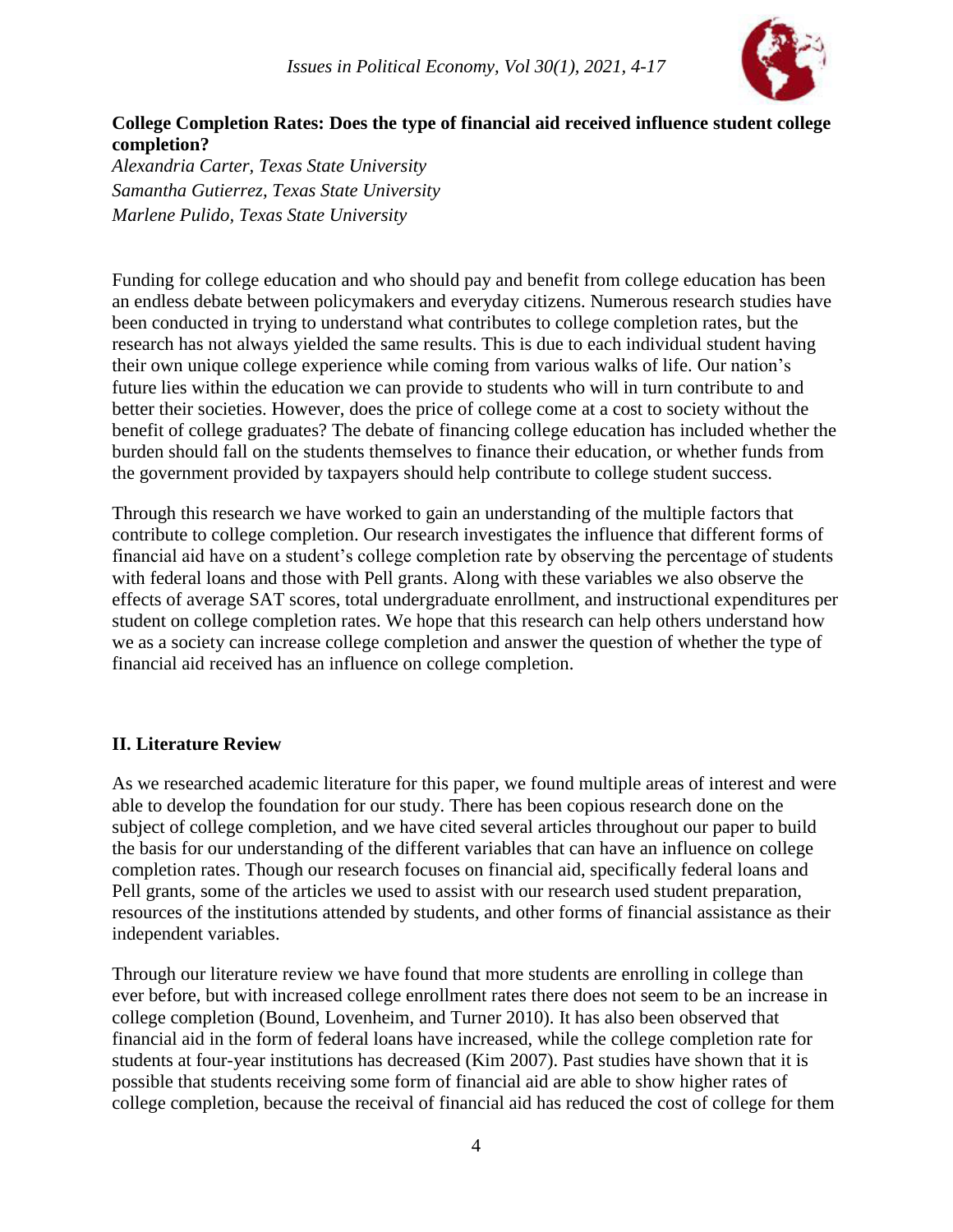(Denning 2019). Though loans can also help reduce the cost of college they must be repaid unlike other forms of aid such as grants, scholarships, and tax benefits. This raises the question of whether financial assistance is beneficial to a student's college completion.

Financial aid allows a student to attend college at a lower cost with the benefit of attaining a college degree (Kim 2007). Studies have shown college completion rates being affected by many factors, but the focus seems to always be brought back to family finances. When considering college and its costs and benefits the price of college, as well as the decision and the ability to attend are influenced by an individual and their family's ability to finance their college education (Ganderton and Santos 1992). Even with financial aid rates rising to meet the increasing tuition costs, students are still suffering from high amounts of financial stress (Robb 2017).

Student loans have become the most feasible way to finance education at a 4-year institution, and research has shown that there is a positive correlation between loans and degree attainment (Kim 2007). However, research conducted by Cohodes and Goodman argues that aid received does not have as much of an impact as college quality does on completion rates. Their study showed that attending a lower quality college lowers on time completion rates by more than 40 percent (2012). Another study conducted by Bound, Lovenheim, and Turner also showed that students that attended lower ranked universities experienced a decline in college completion rates while those students enrolled at higher ranked institutions experienced an increase in completion rates (2010). These multiple studies suggest that the probability of attaining a bachelor's degree increases with the selectivity of the institution attended (Melguizo 2010). When first beginning our research, we believed that there would be a strong positive correlation between the receival of any form of financial aid and college completion. However, after reading through numerous articles to contribute to our literature review, we have begun to notice a trend in the quality of the institution and the individual students themselves that contributes to a pattern of higher rates of college completion.

#### **III. Economic Theory**

An education production function defines that student outcomes, which in our case is college completion, is affected by multiple variables such as family, peers, and quality of the school and educators (Hanushek 2020). This means that there are many factors that can exert possible influences on college completion rates, but from our research of previous literature we have chosen to focus on the impact of financial aid received on college completion rates. Hanushek describes that when working with an education production function it can help us understand how skills can be developed and enhanced as we can achieve a desired output by observing the value that each input contributes (2020). Overall, we are trying to observe if there are any disparities between the college completion rates of students receiving a federal loan and students receiving a Pell grant. Our education production function

(1.) *C150\_4* = α + β1 *FTFTPCTFLOAN* + β2 *FTFTPCTPELL* + β3 *UGDS* + β4 *INEXPFTE* + β5 *SAT\_AVG*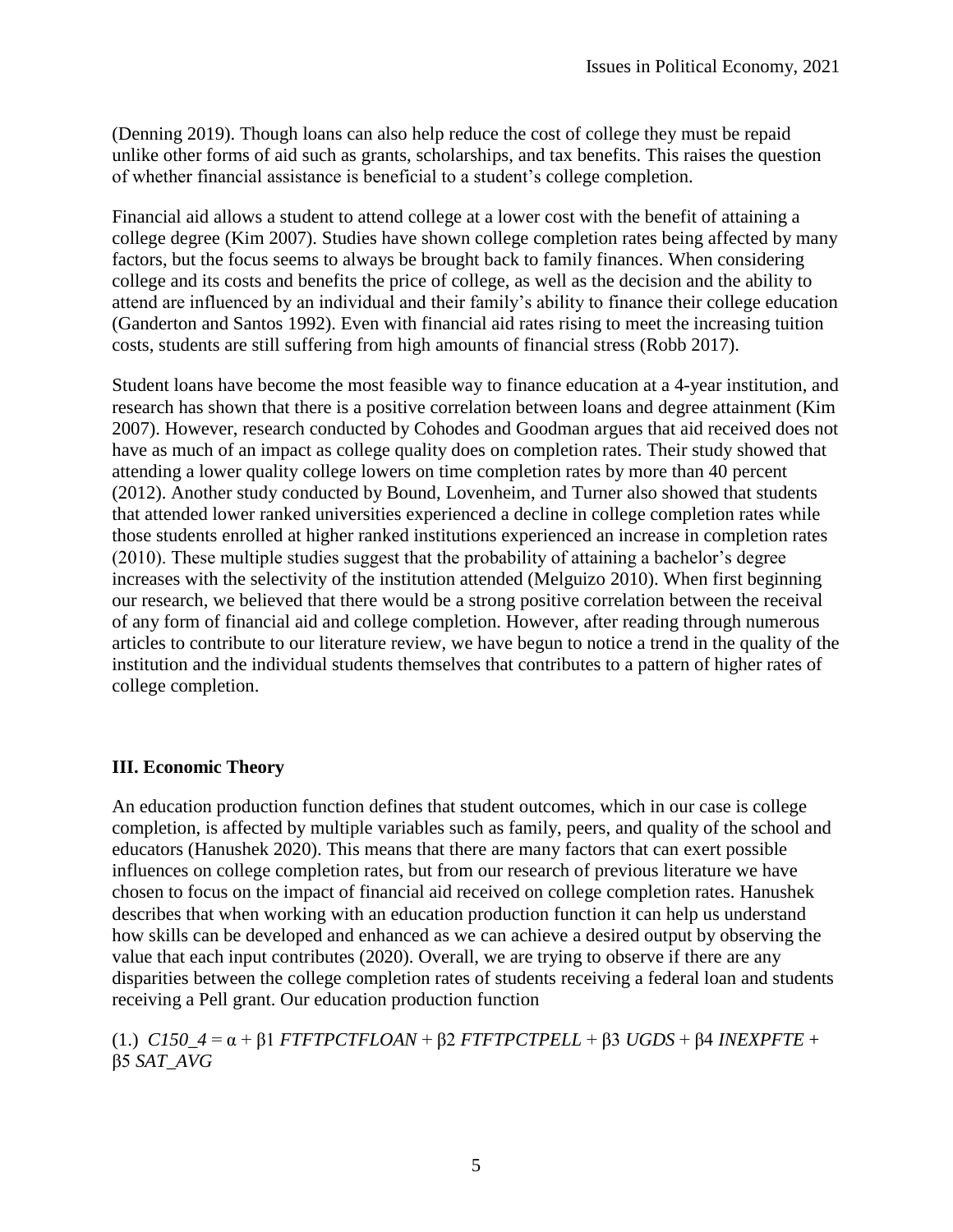shows that our dependent variable is college completion rates for first-time full-time students at four-year institutions completing within six years (C150\_4). Our independent variables are percentage of first-time full-time students receiving federal loans (FTFTPCTFLOAN), percentage of first-time full-time students receiving a Pell grant (FTFTPCTPELL), total number of undergraduate students enrolled at an institution (UGDS), the amount instructional expenditures per full-time equivalent student (INEXPFTE), as well as the average SAT score of students (SAT\_AVG). By using this education production function, we can try to observe if our chosen independent variables exert any influence on our dependent variable college completion rates.

| <b>Variable Name</b> | <b>Definition</b>                                                                                                     |
|----------------------|-----------------------------------------------------------------------------------------------------------------------|
| C <sub>150</sub> 4   | Completion rate for first-time, full-time students at four-year<br>institutions (150% of expected time to completion) |
| <b>FTFTPCTFLOAN</b>  | Percentage of full-time, first-time degree/certificate-seeking<br>undergraduate students awarded a federal loan       |
| <b>FTFTPCTPELL</b>   | Percentage of full-time, first-time degree/certificate-seeking<br>undergraduate students awarded a Pell Grant         |
| <b>SAT AVG</b>       | Average SAT equivalent score of students admitted                                                                     |
| <b>UGDS</b>          | Enrollment of undergraduate certificate/degree-seeking students                                                       |
| <b>INEXPETE</b>      | Instructional expenditures per full-time equivalent student                                                           |

## **Table 1. Variable Names and Definitions**

# **IV. Data**

The data used in this research is the merged 2013-2014 and the merged 2017-2018 data from College Scorecard. To examine the facts of college completion, we used the data from the twotime frames, because it allowed us to observe the completion rates for first-time full-time students who completed their college education within six years. We focus on the cohort entering college in the 2013-2014 school year.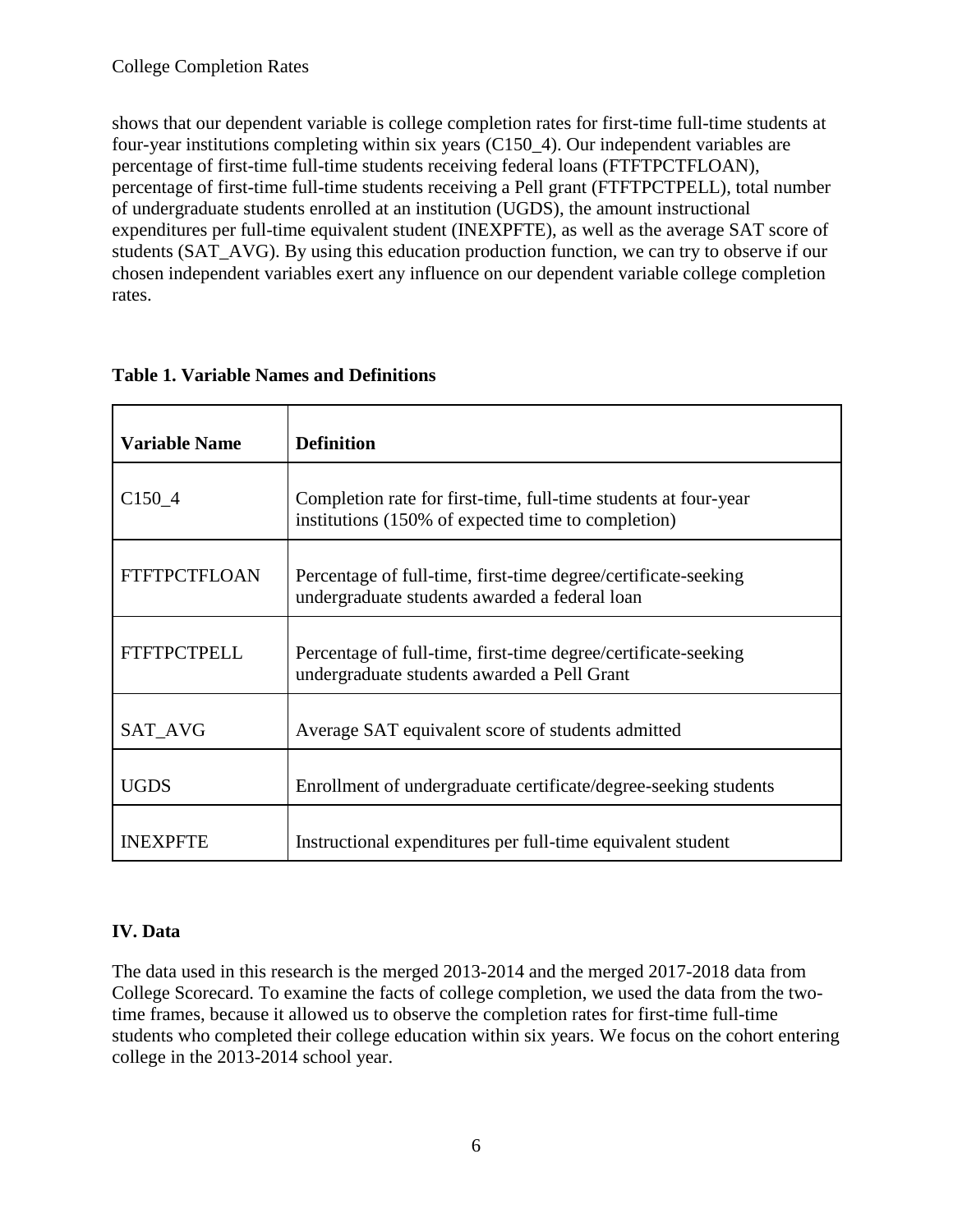Obtained from the federal reports of institutions, data on federal financial aid, and tax information, the College Scorecard data provides information on not just institutional information but on numerous background categories as well. This data contains information on federal aid, standardized test achievement, institutional expenditure, and characteristic data. This data is available for download at [https://collegescorecard.ed.gov/data/.](https://collegescorecard.ed.gov/data/) Data definitions for this dataset are available at<https://collegescorecard.ed.gov/data/documentation/> .

To investigate college completion rate, we used the longitudinal completion rate. The U.S. Department of Education defines completion rates in this dataset as: The proportion of full-time, first-time, degree/certificate-seeking undergraduates who completed a degree or certificate at the institution within 150 percent of normal time, calculated from the IPEDS

Graduation Rates component. Separate metrics are calculated for 4-year institutions and lessthan-4-year institutions. This metric is calculated as the number of full-time, first-time, degree/certificate-seeking undergraduates who completed a degree or certificate divided by the number of full-time, first-time, degree/certificate-seeking undergraduates in the corresponding completion rate cohort (C150\_4, C150\_L4). For full-time, first-time, bachelor's degree-seeking undergraduates, 150 percent of normal time is typically 6 years, and for full-time, first-time, associate degree-seeking undergraduates it is typically 3 years. For full-time, first-time, certificate-seeking undergraduates, the normal time period varies by the length of the program (for example, 9 months for a certificate with a normal completion time of 6 months). Proportions are expressed as decimals rounded to four decimal places, so, for example, 0.1234 equals 12.34 percent. Pooled figures include two cohorts of students.

## **V. Statistical Analysis**

Table 2 gives us a summary of our dependent and independent variables used in this research. We can observe the count, mean, standard deviation, as well as the minimum and maximum value for each variable. We can see that college completion for first-time full-time students within six years has a mean of about 50.5 percent, and that the mean for percent of students with federal loans and Pell grants are 52.6 percent and 57 percent respectively. Through these summary statistics we can see that for the most part around half of students will receive aid in the form of loans and grants, and that also on average half of students enrolled in college will complete their education within six years.

The average enrollment size of undergraduate students is about 2,522 students, but with a minimum of zero, maximum of 88,921, and a standard deviation of about 5,657 students this

shows that there are major differences in size of student population at universities with some even having no students enrolled. From our summary statistics we can also see that there are large disparities in instructional expenditures per full-time student with a minimum of \$0, maximum of \$542,922, and a mean of about \$8,477. The summary statistics of undergraduate enrollment and instructional expenditures gives us a rough understanding of the quality of the institutions within our dataset.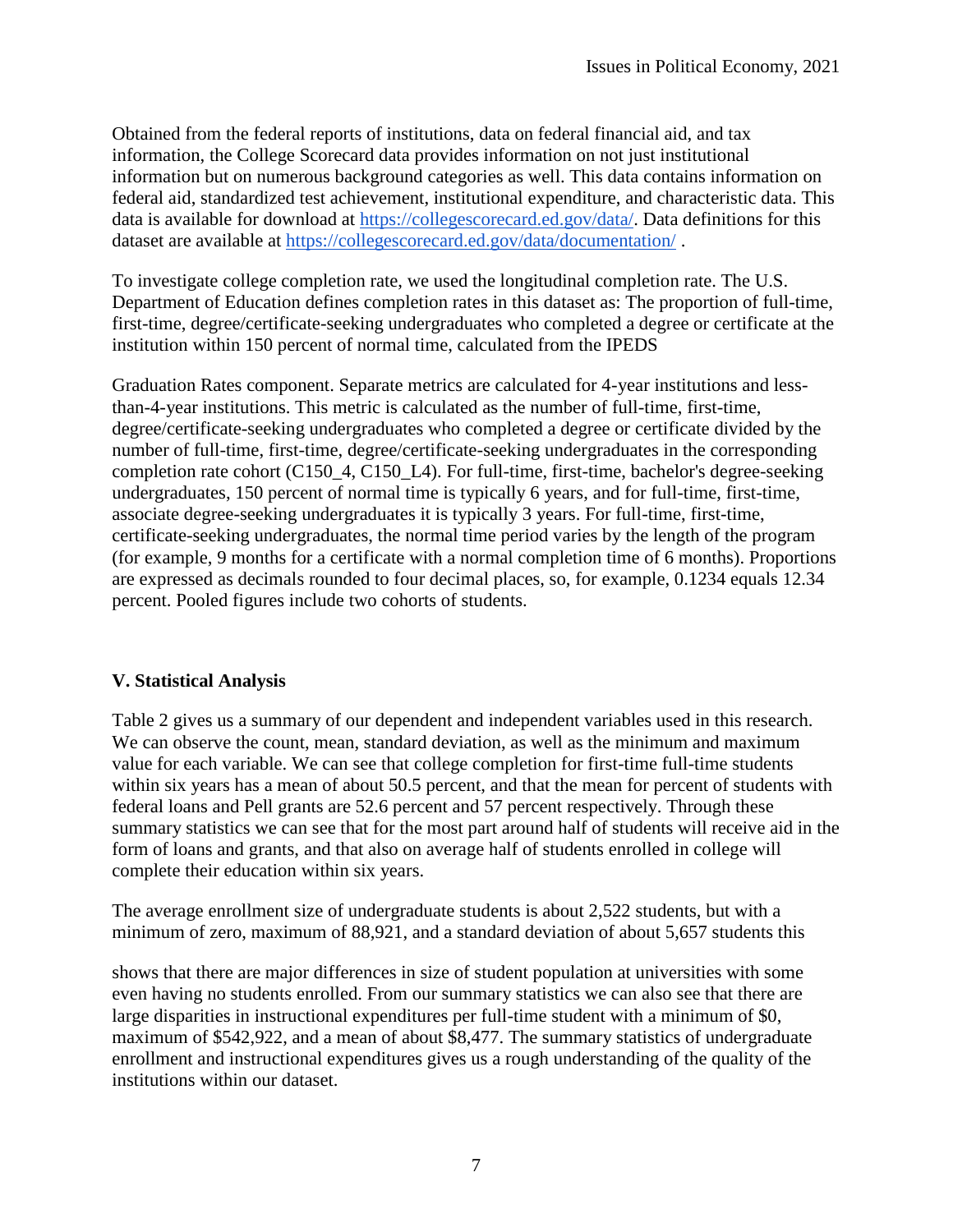To understand how the capabilities and preparedness of the student themselves affects their college completion, we also needed to create a summary about the SAT scores in our data. The average SAT equivalent score for students admitted had a mean of 1141.2 with the lowest score accounted for being 785 and the highest score at 1566. The statistical analysis for this research does not explain how these variables are related or if they have an effect on one another, but provides us with a better understanding of how many statistical variables we have to work with and their average results. It is also important to note that the values for C150\_4, FTFTPCTFLOAN, and FTFTPCTPELL are in percentages. UGDS and SAT\_AVG are numerical values while INEXPFTE is expressed as currency.

|             | C150 <sub>4</sub> | <b>FTFTPCTFLOAN</b> | <b>FTFTPCTPELL</b> | <b>UGDS</b> | <b>INEXPFTE</b> | <b>SAT AVG</b> |
|-------------|-------------------|---------------------|--------------------|-------------|-----------------|----------------|
| Count       | 2300              | 5740                | 5740               | 6041        | 6304            | 1298           |
| <b>Mean</b> | 0.505             | 0.526               | 0.570              | 2522.161    | 8477.335        | 1141.174       |
| <b>Std</b>  | 0.219             | 0.321               | 0.239              | 5657.459    | 14025.056       | 125.517        |
| Min         | $\theta$          | 0                   | $\theta$           | $\theta$    | 0               | 785            |
| <b>Max</b>  |                   |                     |                    | 88921       | 542922          | 1566           |

## **Table 2. Summary Statistics**



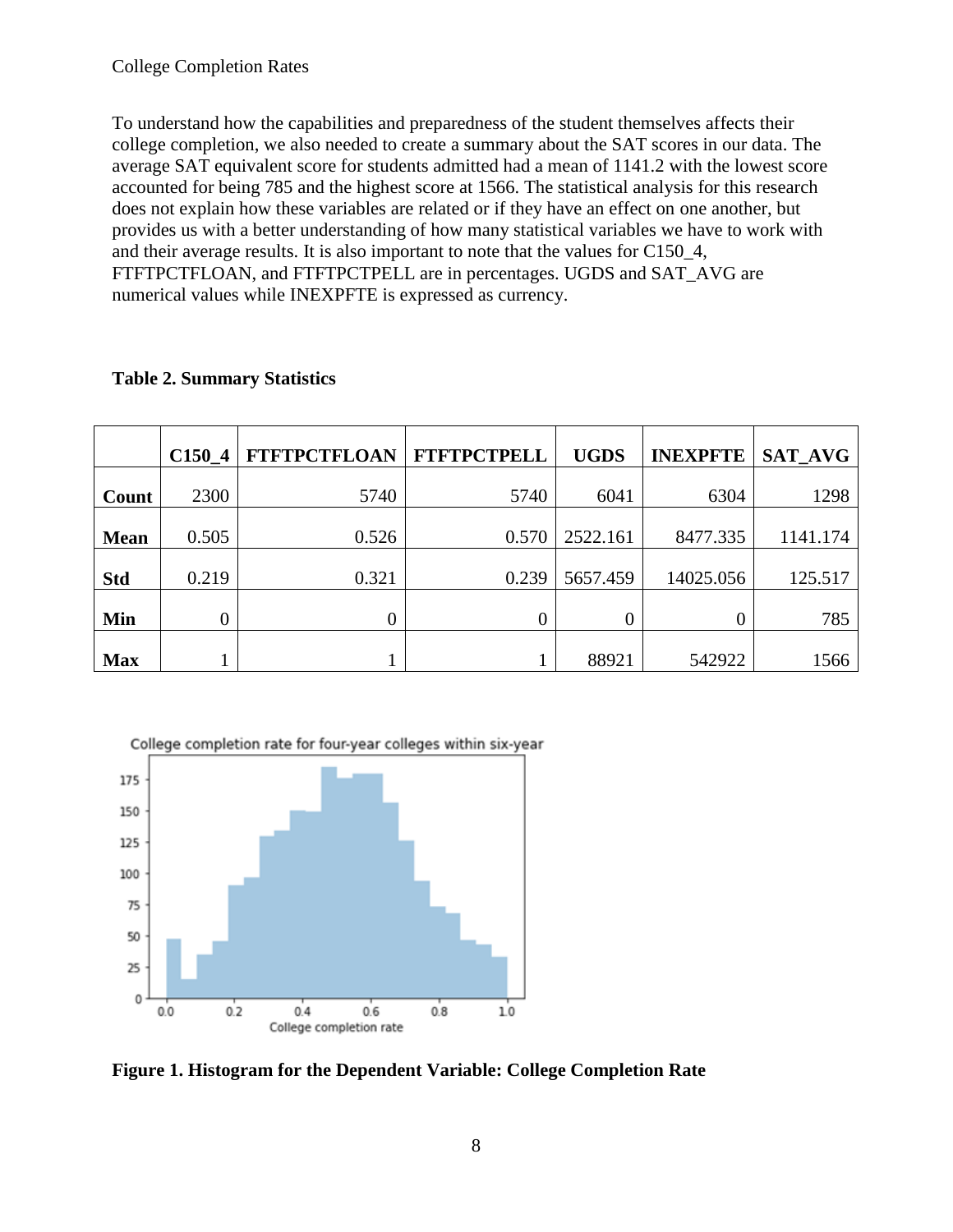We summarize the distribution of completion rates for four-year colleges by students within six years in a histogram shown in Figure 1 above. The minimum rate of college completion is 0 percent and the maximum value is 100 percent. When looking at Figure 1, we see that they are highly concentrated near the mean rate of 51 percent which is right above the median rate of 50 percent. This histogram follows a normal distribution in which 68 percent of observations in the data are within one standard deviation of the mean, 95 percent are within two standard deviations of the mean, and 99.7 percent are within three standard deviations of the mean. This normal distribution is beneficial when conducting our research because it shows us that we have sufficient data to focus on college completion as our response variable.



Percentage of first-time full-time students with federal loans

**Figure 2. Histogram for Key Independent Variable: Percentage of Students with Federal Loans** 

The histogram in Figure 2 represents the percentage of students who received federal loans with a minimum of 0 percent and maximum of 100 percent. We see that the data is skewed left with many outliers at 0 percent representing students who did not receive any federal loans. With the percentage of students receiving loans being so large on both sides of the scale as shown in the histogram, a mean of 53 percent is not surprising. However, this skewed data helps us see that many students do not always choose federal loans to help finance their college education. This could be due to students having to pay back federal loans, so instead they seek out alternative forms of financial assistance such as grants or scholarships. Many college students also work part-time to finance their education. The stress caused by the financial debt incurred from student loans is something previously researched and the avoidance of loans may increase or stay at this high amount as a response to the rise in tuition costs (Robb 2017).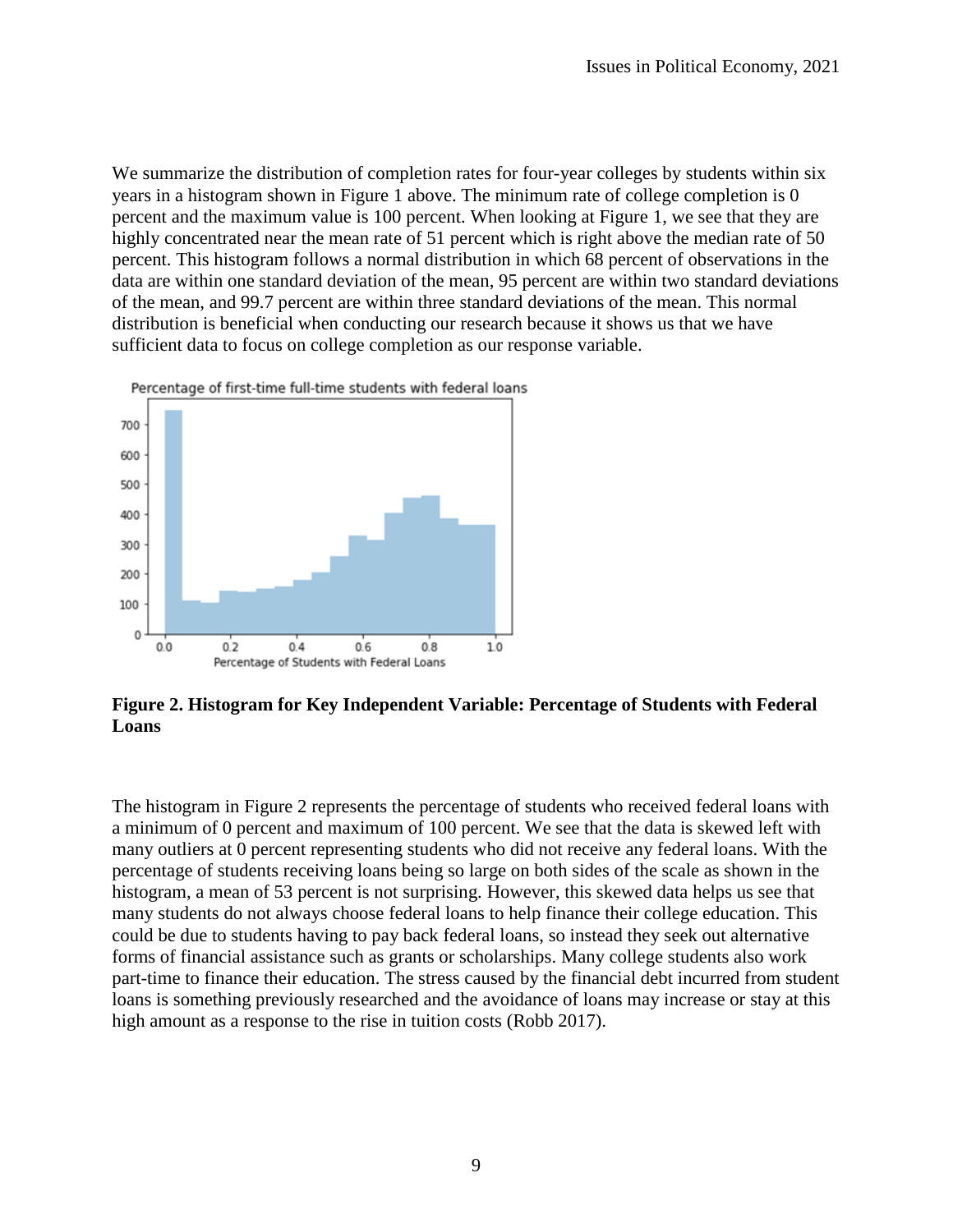## **VI. Scatterplot and Regression Line**

Figures 3 and 4 represent scatterplots of completion rates against federal loans and Pell grants. The Y-axis shows our dependent variable of C150\_4, Completion rate for first-time, full-time students at four-year institutions (150 percent of expected time to completion). The X-axis shows our first independent variable of FTFTPCTLOAN, Percentage of full-time, first-time degree/certificate-seeking undergraduate students awarded a federal loan. Our second independent variable on our scatterplot is FTFTPCTPELL, Percentage of full-time, first-time degree/certificate-seeking undergraduate students awarded a Pell Grant. Different forms of federal aid differ between each student due to their individual characteristics (Kim 2007). This shows that some students do not rely on either Pell grants or federal loans to finance their education, while some students will use one or the other or even both to finance their college education.



**Figure 3. Scatterplot of completion rates and percent of federal loans**

The variable, FTFTCTFLOAN, is defined as the Percentage of full-time, first-time degree/certificate-seeking undergraduate students awarded a federal loan. Figure 3 has an undetermined relationship since no correlation is visibly shown. A large portion of the data is on the right side of the figure, but the data seems to have no trend. We can observe that there are many outliers at zero indicating a large percentage of students do not take out federal loans to finance their education. The outliers indicate that the graph is skewed to the left which also draws our conclusion to be no correlation. Many students within our data set attain a college degree taking out more than half of federal loans. A small number of student's complete college taking out only federal loans by the end of their college career. If the two variables indicated a positive correlation of college completion rates, then the graph would show a positive linear relationship. The graph is considered undetermined due to the fact that some students do not use federal loans to finance their higher education and others do use loans.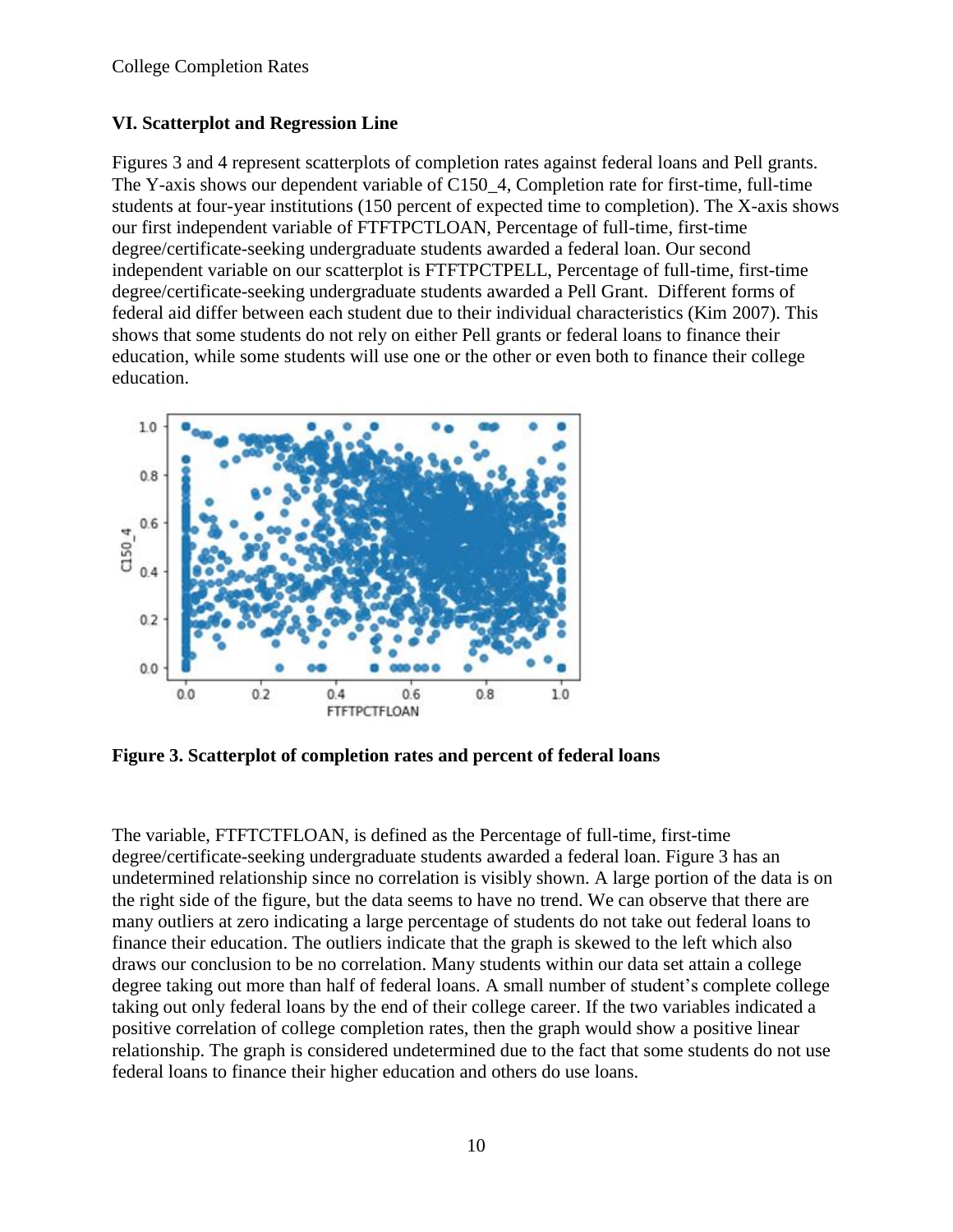

**Figure 4. Scatterplot of completion rates and percent of Pell grants**

The variable, FTFTPCTPELL, is defined as the percentage of full-time, first-time degree/certificate-seeking undergraduate students awarded a Pell Grant. Figure 4 shows a weak negative correlation between college completion and Pell grants. The scatterplot above shows outliners along the perimeter of the graph which indicates that the correlation is not strong. We observe that those students who receive a Pell grant for that year tend to not receive the aid throughout the following years, which would decrease the rate of college completion of firsttime, full time students. Overall, both federal loans and Pell grants do not show a positive correlation towards college completion. Even though most first-time, full time student's complete college with federal aid, a moderate portion of first-time, full time students do not complete college with federal aid under their name.

From our research, we expected both federal loans and Pell grants to have a positive correlation on college completion. Since federal aid acts as a discount to a college education, most would expect a higher rate of degree attainment (Kim 2007). We generated our scatter plots based on the 2017-2018 college scorecard data which then resulted in the below figures. After calculating our data to generate the scatterplot, we find that federal loans and Pell grants do not have a positive correlation on college completion. After discussing the results, we concluded that the outcome is unexpected because federal aid should encourage a student to complete a college degree.

## **VII. Correlation and Regression**

When looking at the correlation matrix, we can observe that there is a small negative correlation between the college completion rate of first-time full-time students completing within six years and the percent of first-time full-time students receiving a federal loan. This correlation of -0.011 tells us that as more students receive federal loans, there is a slight decrease in college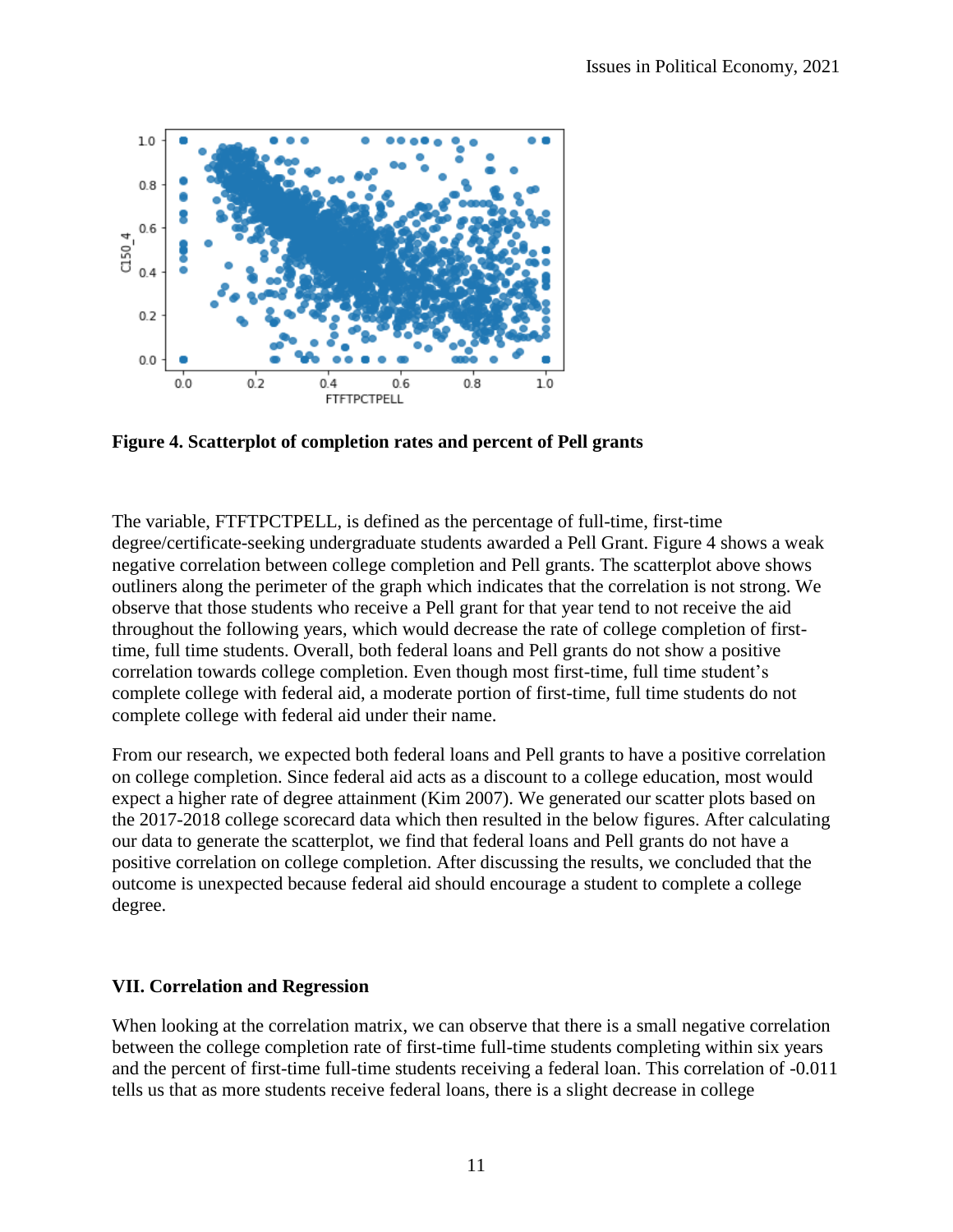completion rates for students within six years. This correlation differs from our multiple regression results when controlling for all our independent variables, because once creating our

Model 5 we now see that federal loans increase college completion by a small percentage. In this correlation matrix of our data, students receiving Pell grants showed an even stronger negative correlation with a value of -0.55. This relationship holds true when creating our scatterplots and conducting our multiple regression analysis. Throughout all observations of the data, there is a consistent negative correlation between college completion and the percent of first-time full-time students awarded a Pell grant.



**Figure 5. Correlation matrix** 

Another finding that is interesting to observe in the Figure 5 correlation matrix is that there is a strong negative correlation between average SAT scores and both the percentages of students with Federal loans or Pell grants, and this relationship is also shown in Figure 6. This information suggests that students scoring higher on the SAT exam are less likely to have federal loans or Pell grants. However, there is a strong positive correlation between average SAT scores and college completion rates, which indicates that students scoring higher on the SAT exhibit higher rates of college completion. This suggests that students who are academically inclined complete college at greater rates than those who are not academically inclined. Those students that are academically inclined also do not rely on federal loans or Pell grants to finance their higher education.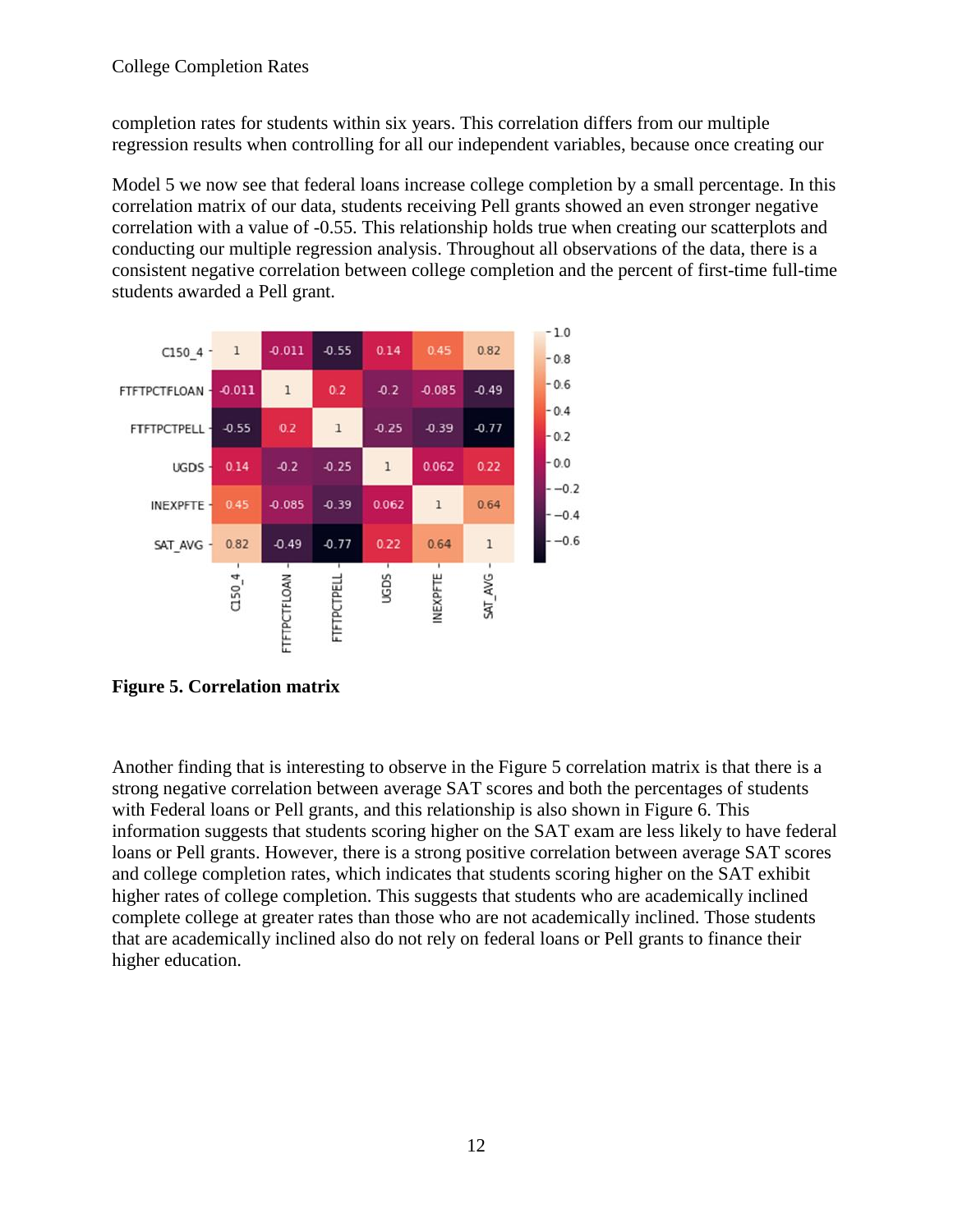

**Figure 6. Scatterplots comparing the average SAT score of students to the percentage of students with Pell grants or federal loans**

When graphing the relationships between academic performance through SAT averages provided and Pell and loan receival, we do see an overall trend of higher academic performance and lower receival (seen in scatterplots above). However, be that as it may, without more information on institutional grants we cannot draw any conclusions from this.

Table 3 below describes our multiple regression results. By using a multiple regression model, we can try to observe the effects that multiple independent variables have on a selected dependent variable. When we create our first model by regressing college completion rates (C150\_4) with the percent of students with federal loans (FTFTPCTFLOAN), we see that for every 1 percent increase in the receival of federal loans by students the college completion rate would decrease by 0.0087 percentage points. When we create our Model 2 and additionally regress for percent of first-time full-time students awarded Pell grants, we now see that for every 1 percent increase in the receival of federal loans results in an increase in the college completion rate by 0.0712 percentage points. In Model 2 we can also see that for a 1 percent increase in the percent of first-time full-time students awarded a Pell grant, there is a decrease in college completion by 0.5330 percentage points.

As we continue to regress our other independent variables (UGDS, INEXPFTE, SAT\_AVG) into our model we continue to observe changes in our response variable, C150\_4. When we regress the variables for undergraduate enrollment (UGDS) and instructional expenditures per student (INEXPFTE) we see that they do not have a large effect on our response variable since their values are very small and near zero. This means that when plugging numerical values into our new education production function no matter the size of the undergraduate enrollment or amount invested by institutions on their students, they will not contribute to a change in our response variable of college completion. The average SAT scores of students admitted was the last variable we regressed in our Model 5. In Model 5 for every 1 point increase in the average SAT score of students there is a 0.08 percentage point increase in college completion, and we now see that our other variables FTFTPCTFLOAN and FTFTPCTPELL have changed by adding SAT AVG to our regression model. After controlling for all independent variables in our Model 5, we are able to create our new function

(2.)  $C150.4 = -0.1896 + 0.0903(X1) - 0.3191(X2) + 0(X3) + 0(X4) + 0.0008(X5)$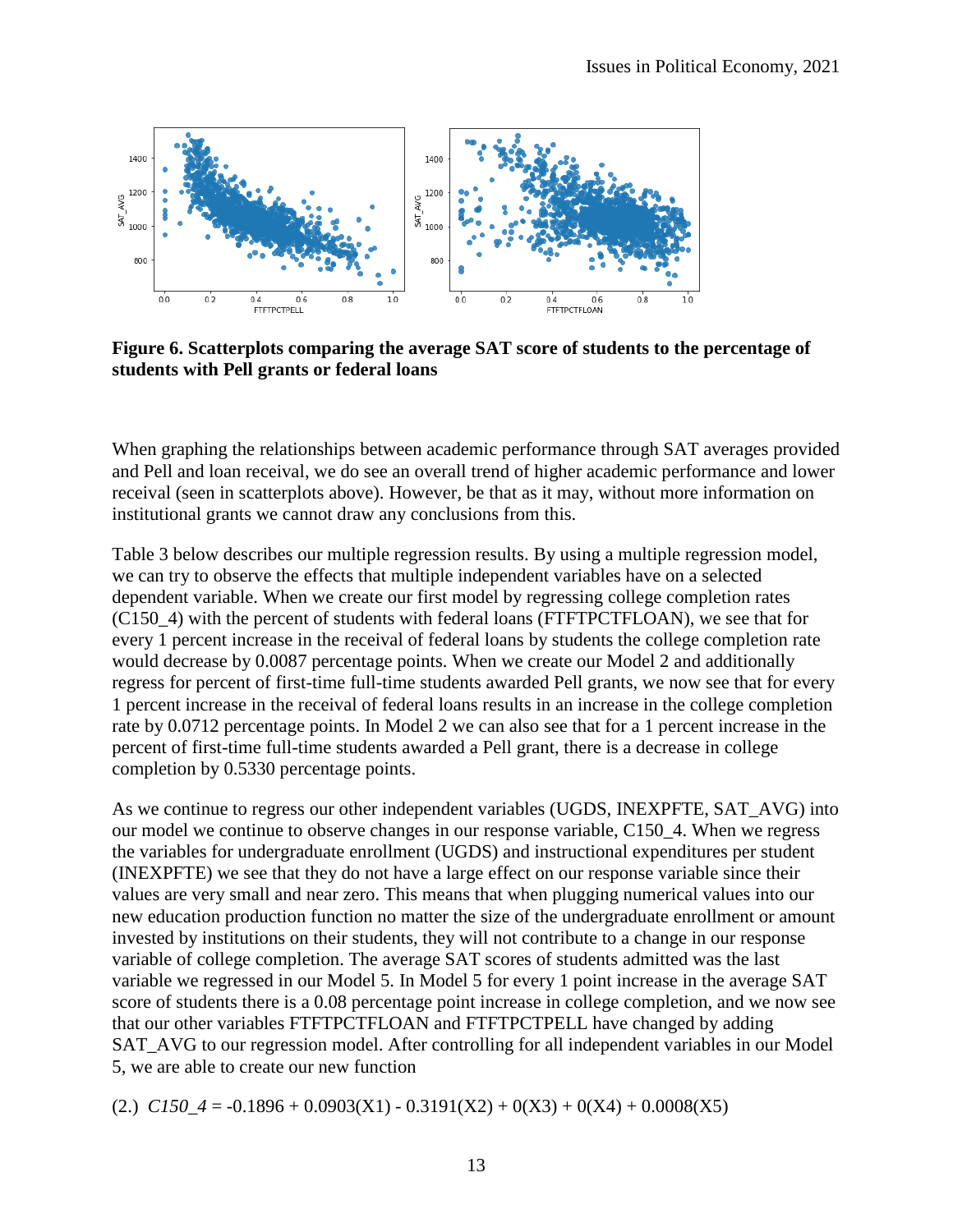|  |  | <b>Table 3. Multiple Regression Results</b> |  |
|--|--|---------------------------------------------|--|
|  |  |                                             |  |

|                     | <b>Model 1</b>        | <b>Model 2</b>        | <b>Model 3</b>        | <b>Model 4</b>        | Model 5               |
|---------------------|-----------------------|-----------------------|-----------------------|-----------------------|-----------------------|
| <b>Intercept</b>    | 0.5129                | 0.7164                | 0.7001                | 0.5601                | $-0.1896$             |
| <b>FTFTPCTFLOAN</b> | $-0.0087$<br>(0.0171) | 0.0712<br>(0.0144)    | 0.0788<br>(0.0146)    | 0.1094<br>(0.0141)    | 0.0903<br>(0.0164)    |
| <b>FTFTPCTPELL</b>  |                       | $-0.5330$<br>(0.0168) | $-0.5250$<br>(0.0169) | $-0.4152$<br>(0.0179) | $-0.3191$<br>(0.0249) |
| <b>UGDS</b>         |                       |                       | 0.0000<br>(0.000)     | 0.0000<br>(0.000)     | 0.0000<br>(0.0000)    |
| <b>INEXPFTE</b>     |                       |                       |                       | 0.0000<br>(0.000)     | 0.0000<br>(0.000)     |
| <b>SAT AVG</b>      |                       |                       |                       |                       | 0.0008<br>(0.0000)    |
| n                   | 2240                  | 2240                  | 2240                  | 2240                  | 1364                  |
| $R$ – squared       | $-0.0003$             | 0.3105                | 0.3132                | 0.3717                | 0.7092                |
| Adj. $R$ – squared  | $-0.00$               | 0.31                  | 0.31                  | 0.37                  | 0.71                  |

Standard Error represented in parenthesis ()

Our new function describes that college completion (C150\_4), our dependent variable will be plotted on the Y-axis and all of our independent variables in our models constructed from our multiple regression results (FTFTPCTFLOAN, FTFTPCTPELL, UGDS, INEXPFTE, SAT\_AVG) will each be plotted on the X-axis. With this function we can plug in the corresponding variables for each independent variable as X and we can use it to estimate the rate of college completion. Our function has a Y-intercept at -0.1896 and the values before each X variable is the beta coefficient which in turn represents how they affect the response variable, C150\_4. In our final model for every 1 percent increase in percent of students with federal loans, college completion for first-time full-time students within six years will increase by 0.0903 percentage points. For every 1 percent increase of percent of students with Pell grants college completion rates will decrease by 0.3191 percentage points. From our model we can also see that undergraduate enrollment and instructional expenditures will not have any effect on our new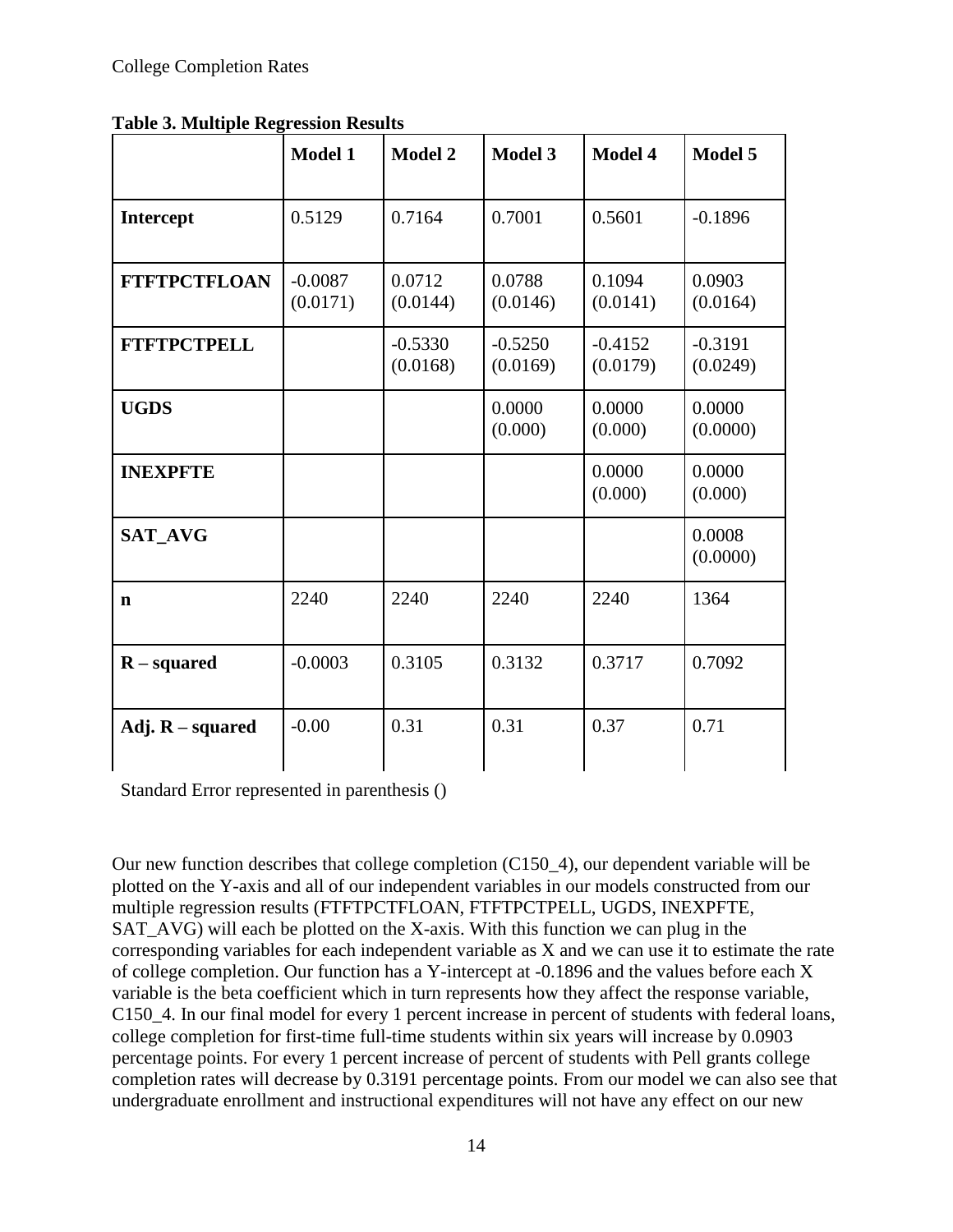formulated education production function. The average SAT score of students was able to help us control and regress for the main explanatory variables we wanted to focus on which was FTFTPCTFLOAN and FTFTPCTPELL, and we see that for every 1-point increase in the average SAT score of students there is a 0.0008 percentage point increase in the rate of college completion.

## **VIII. Empirical Results**

With a final adjusted R-squared value of 0.71, our regression output table indicates our model explains 71 percent of the variation in completion rates using our chosen variables. Our coefficient estimates for loan and Pell grant receival, SAT average, undergraduate class size and average expenditures spent on students are all statistically significant with P-values of 0.00 each in our final model but they do vary in amounts with some being very small in value. With these results, we can reject the null hypothesis as there is a statistically significant relationship between college completion rate and loan receival. With a correlation coefficient of 0.09 (after controlling for other variables) the association between completion rate and loan receival is quite small suggesting that when trying to achieve higher rates of completion, increasing loans given is not the only path to follow. Another interpretation could suggest that students who are more likely to need loans are also students who are not offered high amounts of performance-based grants from the attended institutions. These students with lower standardized test performance will not be as prepared for higher education as their higher performing and grant receiving counterparts. This resurfaces previous research performed by Bound, Lovenheim, and Turner which suggests that higher ranked universities have a positive impact on completion rate (2010).

The variables INEXPFTE and UGDS were chosen to represent institution quality as they are variables that define institutional characteristics in a numerical way that is not only easier to observe but is also available in our dataset. Higher quality institutions tend to be characterized by smaller class sizes and higher expenditure per student, both characteristics that are more likely when an institution is not only smaller as a result of selectivity but also higher in tuition costs. Looking at their coefficients in our final model, we see that they are positive suggesting that the quality of the institution does come into play when investigating completion rate.

With a positive coefficient of .08, SAT average is a variable with a larger effect on completion rate in our analysis. A higher SAT performance would lead to a higher chance of acceptance at a more selective institution which can indicate higher rates of completion as mentioned in previous research performed by Melguizo (2010). A student who has already taken the steps towards successful academic performance in earlier years may already be inclined to perform well in later years. These students are more likely to have developed the skills needed to adapt to a higherlevel course load which would result in not only increased academic performance but increased completion rates as well. When looking to increase college completion rates, this stresses the need for not only identifying lower performing students but also the need for academic intervention in earlier K-12 school years.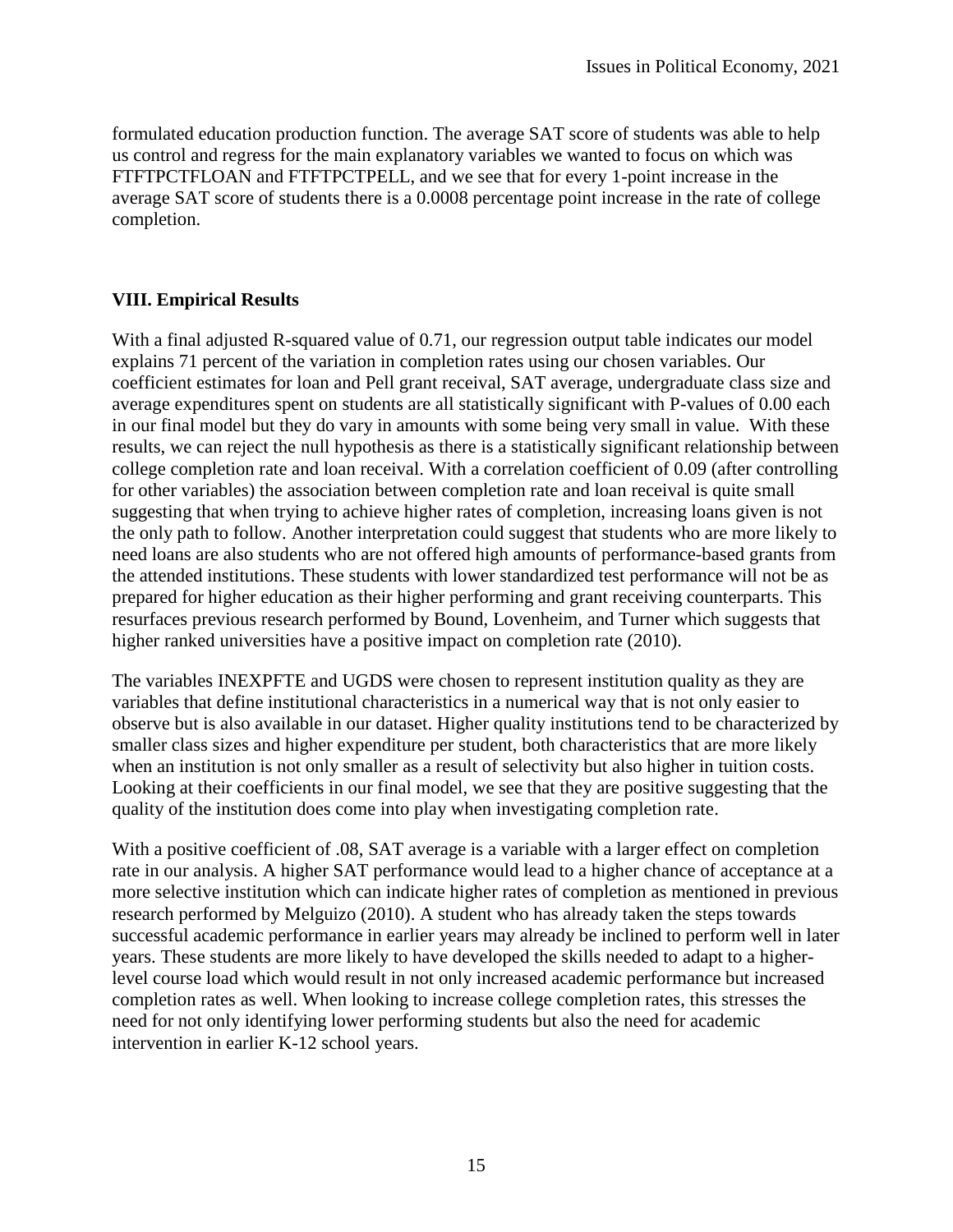## **IX. Conclusion**

The results that are shown from our research conclude that federal loans and Pell grants do not encourage the increase in college completion rates as we had first assumed. By merging data from College Scorecard from the years 2013-2014 and 2017-2018, we were able to create different tables, figures, and functions to understand whether the type of financial aid received influenced college completion and what other underlying variables have an effect on an individual completing a college education. Studies done on college completion rates show disparities between their results with some finding that college completion is decreasing while the amount of federal loans is increasing, and others finding that the receival of some form of financial aid is correlated with higher rates of college completion (Kim 2007; Denning 2019). However, our research shows that federal loans have a weak correlation to the college completion rate of first-time full-time students completing within six years. This outcome indicates that even though most college students depend on federal loans to attain a college degree, this does not necessarily mean they will complete their college education.

After running the relationship between a student's college completion and a student being given a Pell grant, we show that there is a weak negative correlation between the two indicating that an institution awarding more Pell grants will experience lower rates of college completion compared to a university awarding very few Pell grants to students. Both variables do not contribute to higher rates of college completion even though federal loans and Pell grants act as an assistive aid for students to finance their education. The additional variables that were included in our research (INEXPFTE, UGDS, SAT\_AVG) acted as sub variables that could help us control for the percentages of students with federal loans and Pell grants while furthering our research. Though FTFTPCTFLOAN and FTFTPCTPELL did not correlate with higher rates of college completion, the average SAT score of students (SAT\_AVG) and instructional expenditures per student (INEXPFTE) had positive correlations with college completion rates.

These findings further concluded that the type of institution attended, and a student's academic capabilities play a major role in their educational success compared to the financial aid received. Financial aid plays a role in giving students, without the necessary financial resources, an opportunity to pursue a college education, but it is not money that guarantees a student's success. Since college completion positively correlates with a student's capabilities, it is possible that focusing financial aid on high achieving students could also have a positive influence on college completion.

## **X. References**

Bound, John, Michael F. Lovenheim, and Sarah Turner. "Why have college completion rates declined? An analysis of changing student preparation and collegiate resources." *American Economic Journal: Applied Economics* 2, no. 3 (2010): 129-57.

Cohodes, Sarah Rose, and Joshua Samuel Goodman. "First degree earns: The impact of college quality on college completion rates." *HKS Faculty Research Working Paper Series* (2012).